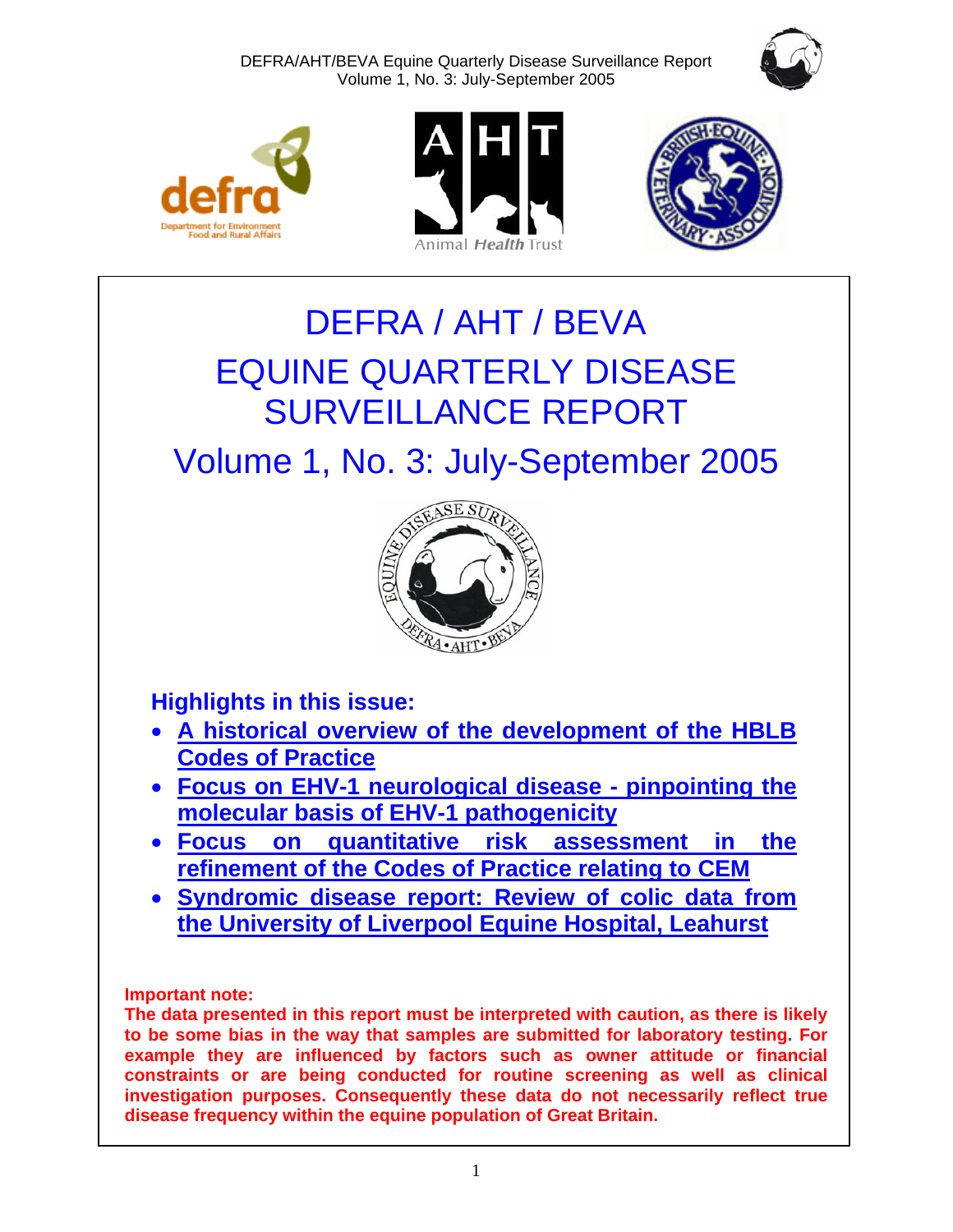

## **Table of Contents**

| <b>INTRODUCTION</b>                                                                                                | $\mathbf{3}$   |
|--------------------------------------------------------------------------------------------------------------------|----------------|
| <b>FOCUS ARTICLE: HISTORICAL BACKGROUND OF THE HBLB CODES OF</b><br><b>PRACTICE</b>                                | $\overline{5}$ |
| <b>VIROLOGY DISEASE REPORT FOR THE THIRD QUARTER OF 2005</b>                                                       | 6              |
| <b>EQUINE HERPES VIRUS (EHV)</b>                                                                                   | 6              |
| <b>FOCUS ARTICLE: PINPOINTING THE MOLECULAR BASIS OF EHV-1</b><br><b>PATHOGENICITY</b>                             | 7              |
| <b>EQUINE RHINOVIRUS</b><br><b>EQUINE INFLUENZA</b>                                                                | 8<br>8         |
| <b>BACTERIOLOGY DISEASE REPORT FOR THE THIRD QUARTER OF 2005</b>                                                   | 8              |
| <b>FOCUS ARTICLE: CHANGES TO ROUTINE CEM SWABBING REQUIREMENTS</b><br><b>BASED ON QUANTITATIVE RISK ASSESSMENT</b> | <u>9</u>       |
| TOXIC AND PARASITIC DISEASE REPORT FOR THE THIRD QUARTER OF 2005                                                   | <u>10</u>      |
| <b>EQUINE POST MORTEM EXAMINATIONS (PME)</b>                                                                       | 11             |
| <b>EAST ANGLIA</b><br><b>SOUTH WEST</b>                                                                            | 11<br>11       |
| SYNDROMIC DISEASE REPORT: LIVERPOOL UNIVERSITY LARGE ANIMAL<br><b>HOSPITAL COLIC DATA</b>                          | 12             |
| <b>REFERENCES</b>                                                                                                  | 13             |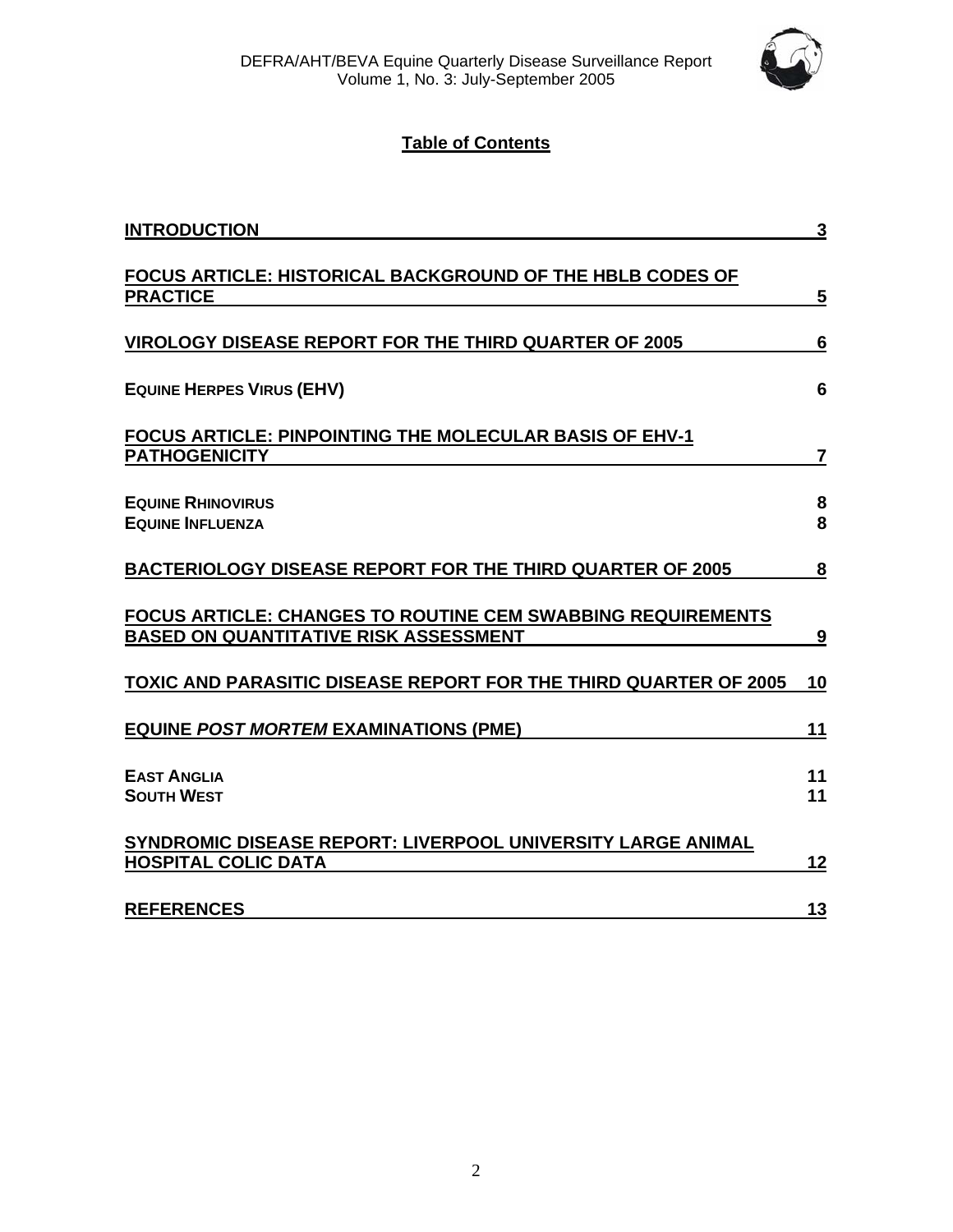

## <span id="page-2-0"></span>**Introduction**

Welcome to the third quarterly equine disease surveillance report produced by DEFRA, BEVA and the Animal Health Trust. Regular readers will be aware that this report collates equine disease data arising from multiple diagnostic laboratories and veterinary practices throughout the United Kingdom giving a unique insight into equine disease occurrence on a national scale.

Since the last report there have been a number of developments relevant to equine health and welfare. In August DEFRA launched a consultation into a national strategy for dealing with Specified Type Equine Exotic Diseases (STEED). These diseases comprise important vector borne encephalitides such as West Nile virus, which has been the cause of significant mortality in the USA since it first occurred in New York State in 1999. The deadline for receipt of responses to the consultation passed recently on 21<sup>st</sup> November 2005, although the document remains available on-line at http://www.defra.gov.uk/corporate/consult/current.htm. This consultation represented an opportunity for specialist laboratories and interested parties, such as AHT and BEVA, to illustrate the key role that they could play in planning and conducting surveillance and control of these important infections.

Another consultation that has recently finished relates to the BEVA-led Health and Welfare Strategy for the Horse, Pony and Donkey, supported by DEFRA. Although the consultation ended on  $30<sup>th</sup>$  of November 2005, interested readers can still view the document at http://www.defra.gov.uk/animalh/ahws/ehws/index.htm.

In September the Horserace Betting Levy Board (HBLB) launched the 2006 version of their Codes of Practice relating to venereal and other infectious diseases, particularly relating to breeding horses. To coincide with this important date in the equine calendar, we have commissioned two focus articles relating generally to the history of the Codes and more specifically to recent changes to recommendations on swabbing requirements for contagious equine metritis (CEM).

In the bacteriology section of this report data relating to antibiotic resistance have not been included. We hope to introduce these sorts of data again in the future on a less frequent basis in order to allow us to try and maximise their clinical relevance to veterinary colleagues. This will entail continued good co-operation from our reporting laboratories in order to optimise the quality and scope of the information being presented.

A future intention of these reports is to present a wider range of syndromic surveillance data relating to non-infectious conditions which are of direct relevance to equine general practitioners. In time these might include reports on laminitis and other forms of lameness, allergic lung disease, surgical and medical colics, infertility, non-infectious abortion and neurological disease. As an example of this type of syndromic reporting, Professor Chris Proudman has kindly provided a summary of data arising from colic cases referred to Liverpool University Large Animal Hospital. As these data are not based on detection of specific aetiological agents but on expert clinical judgment (based on experience) some caution is required in their interpretation.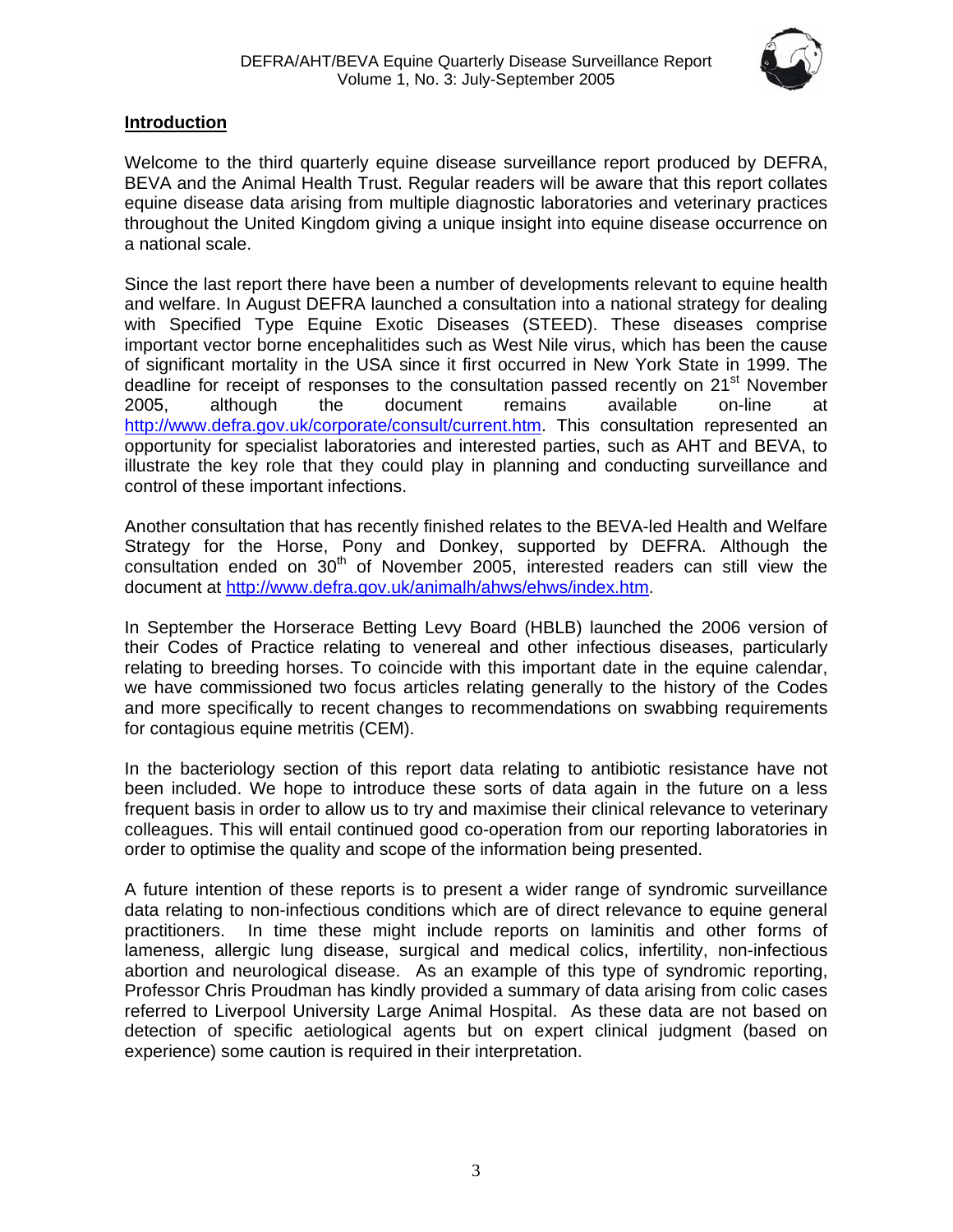#### DEFRA/AHT/BEVA Equine Quarterly Disease Surveillance Report Volume 1, No. 3: July-September 2005



**Professor Chris Proudman** is an internationally recognized expert in equine gastroenterology, based at the University of Liverpool. Chris' article introduces data relating to colic referrals made to the equine hospital at Leahurst. This initial article provides information for the twelve month period between October 2004 to September 2005 and we intend that this will become a regular feature of future surveillance reports.

In response to positive feedback we continue to provide topical focus articles in which recognised contributors provide detailed insights into novel aspects related to topics covered in the surveillance report. We reiterate that the views expressed in these focus articles are the authors' own and should not be interpreted as official statements of DEFRA, BEVA or the AHT. Focus articles in this issue have been contributed by Marion Eaves, Dr Nick Davis-Poynter and Dr James Wood.

**Marion Eaves** is the Senior Grants Officer at the HBLB who also acts as the Secretariat to the Codes of Practice Sub-Committee. Marion's article provides a historical overview of the development of these Codes, which continue to underpin the prevention and control of important infectious diseases affecting the breeding horse.

**Dr Nick Davis-Poynter** is Head of Infectious Diseases at the Animal Health Trust. His article provides an overview of recent developments in EHV-1 research concentrating on methods for subtyping viral isolates and identifying isolates with the potential to cause neurological disease.

**Dr James Wood** is Director of the Cambridge Infectious Diseases Consortium (CIDC), a DEFRA-HEFCE funded programme under the Veterinary Training and Research Initiative (VTRI) based at the Cambridge University Veterinary School. James' article summarises how quantitative risk assessment methods enabled scientifically based changes to be made to the HBLB Codes of Practice relating to CEM.

Access to all of the equine disease surveillance reports can be made on a dedicated page on the Animal Health Trust website at http://www.aht.org.uk/equine\_disease.html or via the BEVA and Defra websites:

http://www.beva.org.uk/ http://www.defra.gov.uk/animalh/diseases/vetsurveillance/species/horses/index.htm

We would remind readers and their colleagues that there is available on the AHT website a form for registration to receive free of charge reports regularly via e-mail as they are produced. The link for this registration form is available via http://www.aht.org.uk/equine\_disease\_registration.html.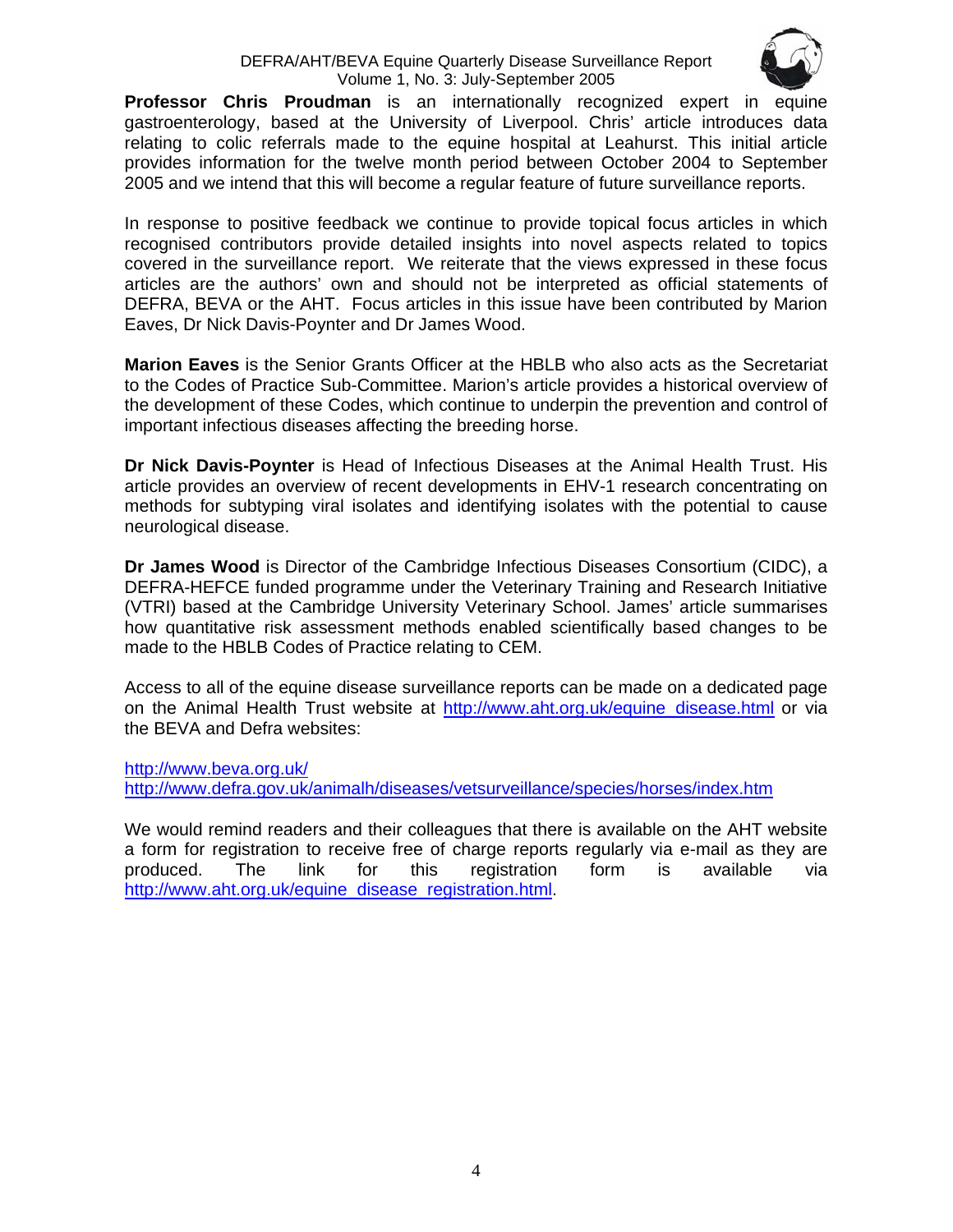

<span id="page-4-0"></span>**Focus article: historical background of the HBLB Codes of Practice**  *Courtesy of Marion Eaves, Horserace Betting Levy Board*

Contagious Equine Metritis (CEM) was first seen in the UK in 1977 when large numbers of Thoroughbred mares showed profuse vulval discharge following mating. Many studs were forced to stop covering.

The Levy Board, through its Veterinary Advisory Committee (VAC), initiated investigations into this new condition. Samples from affected mares were examined in veterinary laboratories, but, although there was copious bacterial growth from the samples, no causative pathogen was identified. Several samples were also sent to Dr Ernie Taylor, a venereal disease specialist in Cambridge, who, on culturing the samples, noticed small white colonies of organisms amongst the contaminants. He cultured these organisms and, when pure samples were placed in the uterus of unaffected ponies, the disease was reproduced. The bacterium was named *Haemophilus equigenitalis.*

The first Code of Practice to control CEM, published for the 1978 breeding season, arose from this outbreak, with great success. Despite the severity of the requirements, which included swabbing mares three times at weekly intervals prior to covering, high compliance was achieved, and only seven cases were seen that year, with none in the following season.

Over subsequent years, the incidence of CEM was sporadic and the initial disease control requirements evolved, with distinctions made for swabbing of high and low risk mares. During this time, bacteriologists examining the organism decided that it was not Haemophilus, but one that couldn't be classified into any known genus. It was therefore re-named *Taylorella equigenitalis*, immortalising Ernie Taylor, who originally identified it.

Such was the impact of the CEM Code, which also included disease caused by *Klebsiella pneumoniae* and *Pseudomonas aeruginosa,* that coverage of disease control was subsequently extended to include Codes on EHV and EVA. An expert Sub-Committee was formed, which meets each year to review and update the recommendations as needed, in light of new scientific knowledge, or practical experience, such as outbreaks. The last major review of the Codes took place in 2003 to take account of experiences in dealing with the 2002/03 outbreak of CEM in non-Thoroughbreds and to update the format of the Codes, to the current colour version.

A case of EVA in December 2004 and of CEM in Spring 2005 in non-Thoroughbreds in the UK serve as a timely reminder of the importance of preventing venereal diseases by implementing the Codes of Practice. Prompt action by everyone concerned in these cases meant that they were well contained and there was no threat to horse breeding in the UK. The success of the Codes in controlling these incidents underlines the continued importance of breeders rigorously implementing the recommendations in the Codes to ensure freedom from infection in horse breeding in the UK.

Each year the Codes are widely distributed to Thoroughbred and non-Thoroughbred breeders and veterinary surgeons. They can also be downloaded in PDF format from the HBLB's website, www.hblb.org.uk, or are freely available from the Board, the TBA and the British Horse Society.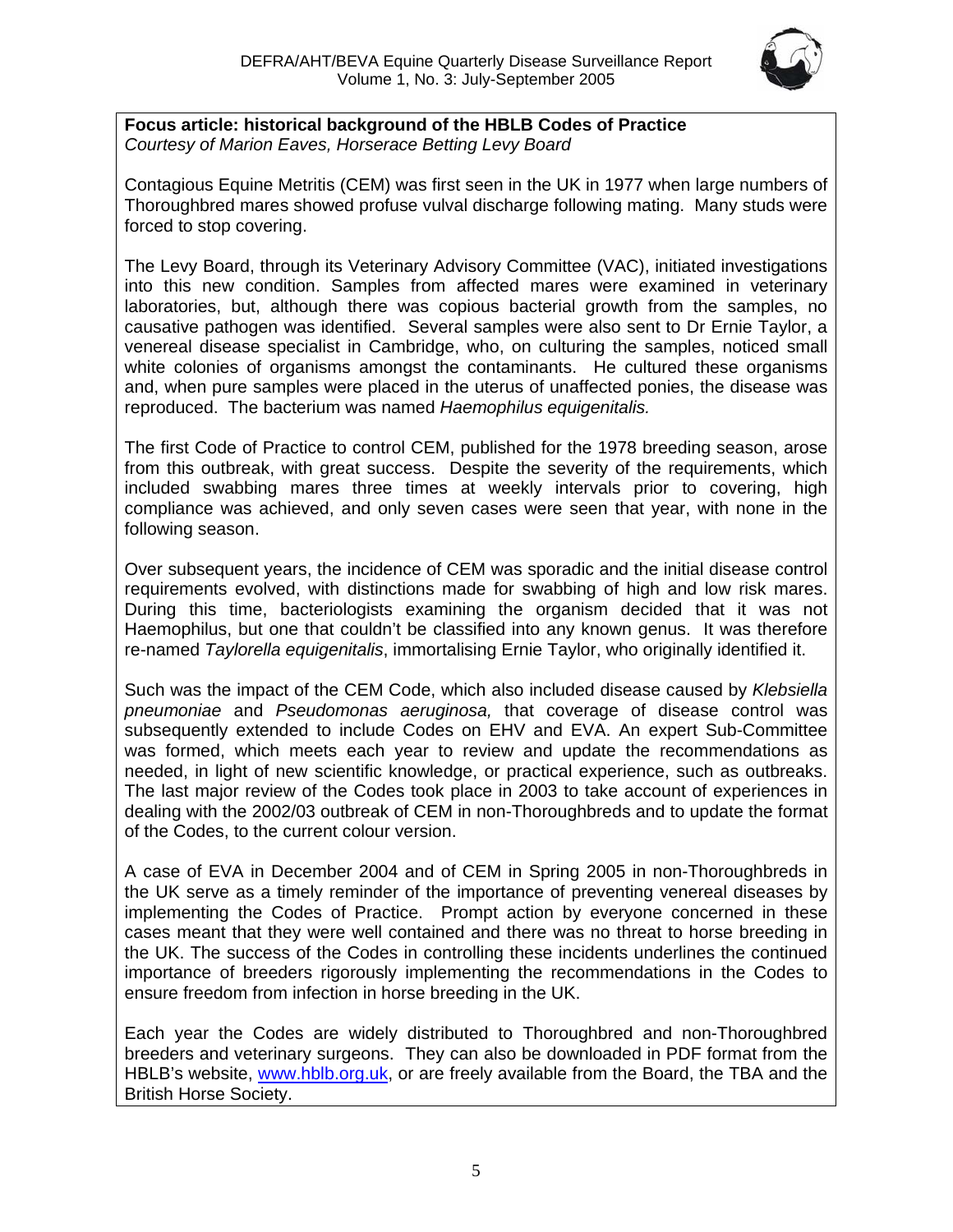

## <span id="page-5-0"></span>**Virology Disease Report for the Third Quarter of 2005**

We are pleased to include data relating to EVA serology from the Veterinary Laboratories Agency (VLA), Weybridge, in this quarterly report. The sample population for the VLA is different from that for the other contributing laboratories, as the VLA tests are principally in relation to international trade. Of the 35 positives detected by the VLA, 19 (54%) were among export samples, 5 (14%) imports, 3 (9%) for AI purposes and the remainder (23%) for private diagnostic purposes.

|                          | Number of<br><b>Samples</b><br>Tested | <b>Number</b><br><b>Positive</b> | %<br><b>Positive</b> | Number of<br><b>Contributing</b><br>Laboratories |
|--------------------------|---------------------------------------|----------------------------------|----------------------|--------------------------------------------------|
| <b>Serological Tests</b> |                                       |                                  |                      |                                                  |
| <b>EVA VN/ELISA</b>      | 466                                   | 11                               | $2.4^{#}$            | 2                                                |
| <b>VLA EVA VN</b>        | 925                                   | 35                               | $3.8^{#}$            |                                                  |
| EHV-1/-4 CF test         | 264                                   | 50                               | $18.9*$              |                                                  |
| EHV-3 VN test            | 11                                    | 4                                | 36.3                 |                                                  |
| ERV-1/-2 CF test         | 136                                   | 20                               | $14.7*$              |                                                  |
| Influenza HI test        | 138                                   | 20                               | $14.4*$              |                                                  |
| <b>Virus Detection</b>   |                                       |                                  |                      |                                                  |
| EHV-1/-4 PCR             | 21                                    |                                  | 4.8                  |                                                  |
| <b>EVA PCR</b>           | 0                                     | O                                | $\Omega$             |                                                  |
| Influenza NP ELISA       | 9                                     |                                  | 11.1                 |                                                  |
| Influenza VI in eggs     |                                       |                                  | 100                  |                                                  |
| EHV VI                   | 15                                    |                                  | 0                    |                                                  |
| VLA EVA VI               | 7                                     | 0                                | $\Omega$             |                                                  |
| Rotavirus                | 17                                    | 8                                | 47.0                 | 2                                                |

#### **Table 1: Diagnostic virology sample throughput and positive results for third quarter 2005**

EHV = equine herpes virus, EVA = equine viral arteritis, VN = virus neutralisation, ELISA = enzyme-linked immunosorbent assay, CF = complement fixation, HI = haemagglutination inhibition, PCR = polymerase chain reaction, NP ELISA = nasopharyngeal swab

 $VI = virus$  isolation,  $ERV =$  equine rhinovirus,  $# =$  Seropositives include vaccinated stallions

\* = Diagnosed positive on basis of seroconversion between paired sera

## **Equine Herpes Virus (EHV)**

## **EHV-1 Respiratory Disease**

A two-year-old Thoroughbred in training in Lancashire with a history of intermittent pyrexia, respiratory disease and poor performance seroconverted to EHV on paired serum samples collected in July. The other sixty horses on the yard were generally not clinically affected. None were vaccinated against EHV. A small outbreak of mild respiratory disease occurred in August on a private premises in Leicestershire. Of five in-contact animals two were affected and samples received from a ten-year-old Warmblood gelding were positive on EHV complement fixation (CF) antibody testing. A yearling of unknown breed stabled in West Yorkshire showed nasal discharge, cough and lymphadenopathy. Paired sera demonstrated marked seroconversion to EHV-1, -4.

## EHV-3 Venereal Disease (Coital Exanthema)

Two outbreaks of coital exanthema have been confirmed this quarter. The first in Cornwall affected a stallion and at least one mare which he had recently covered. Both animals developed characteristic vesicular lesions and were found to have high VN antibody titres.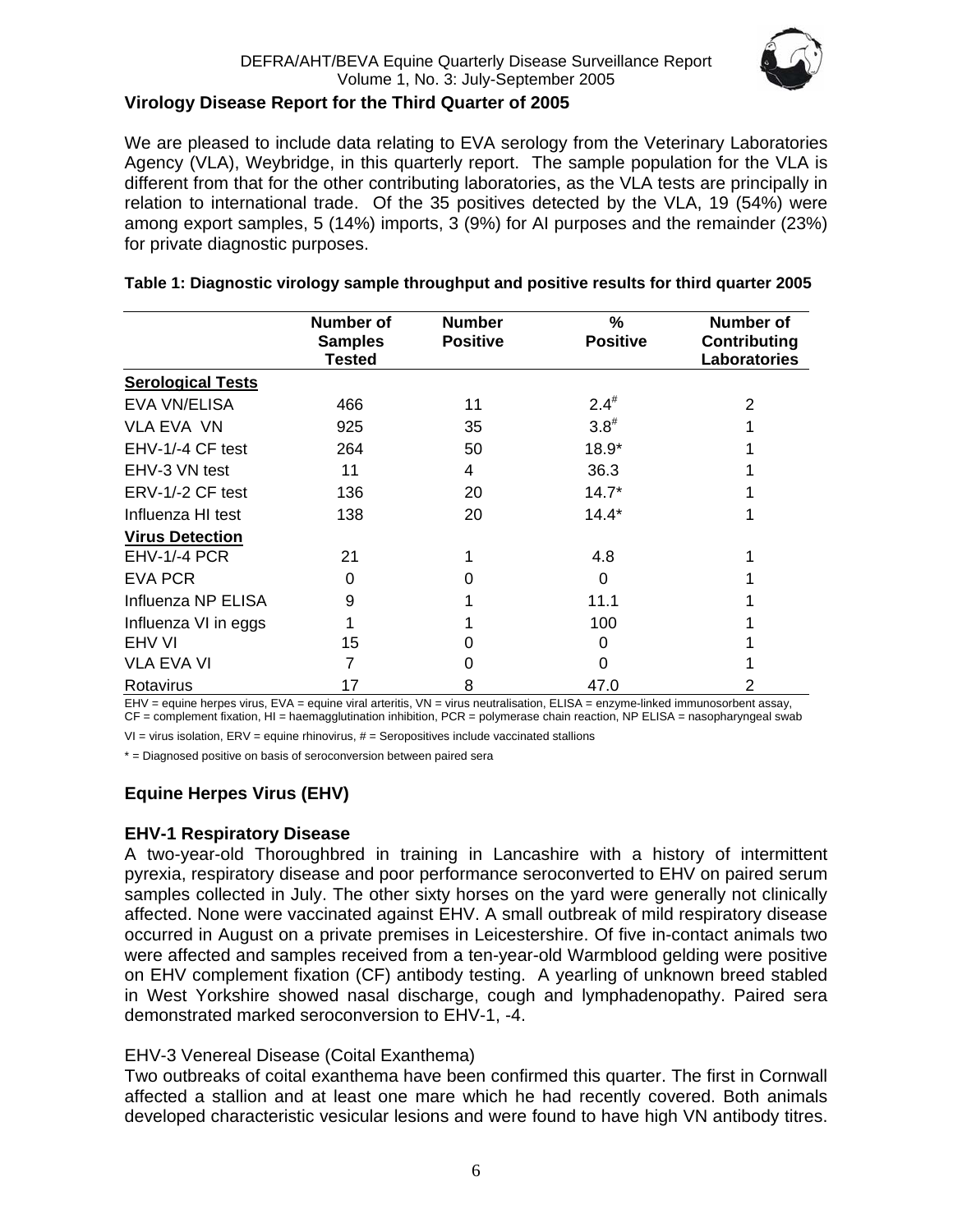

<span id="page-6-0"></span>The second outbreak occurred in County Durham and affected a cob stallion and two incontact mares. The stallion and one of the mares had no visible lesions, the other mare had only healed lesions when examined. Two animals had high VN antibody titres to EHV-3, one seroconverted between paired samples. Appropriate restrictions on breeding activities were put in place and no further cases reported.

### **Focus article: pinpointing the molecular basis of EHV-1 pathogenicity**  *Courtesy of Dr Nick Davis-Poynter, Head of Infectious Diseases, AHT*

Few equine practitioners will have forgotten the series of outbreaks of neurological disease cases that occurred in the South East of England in 2003 (Cardwell *et al*., 2003). These outbreaks illustrated the importance of good collaboration between horse owners, veterinary surgeons in the field and their scientific and veterinary colleagues in specialist laboratories.

The EHV-1 research group led by Dr Nick Davis-Poynter at the Animal Health Trust is now revolutionising our understanding of EHV-1 epidemiology and pathogenicity through the development and application of sensitive molecular assays based on detailed knowledge of the viral DNA sequence (Nugent *et al*., 2005). The basis of this research was to compare the full DNA sequences of two well-characterised EHV-1 strains: one, named Ab4, which was associated with abortion and neurological disease and the other, named V592, which was associated with abortion only. This painstaking sequence analysis revealed 150 areas of variation across the viral genome. Dr Davis-Poynter and his group used these areas of variable DNA sequence to design PCR assays that could be applied rapidly to other strains of EHV-1 from field cases of disease, enabling the viruses to be subdivided into six major strain groups. The distribution of these different groups varies between different countries.

Using this technology Dr Davis-Poynter's group have also been able to confirm or refute epidemiological links between successive outbreaks of EHV-1 infection. For example, analysis of the two outbreaks of EHV-1 neurological disease that occurred in Kent in spring 2003 showed that the viruses involved were from different strain groups and that the outbreaks were, surprisingly, unrelated to each other. This technology thereby enables the equine practitioner, in liaison with colleagues expert in molecular virology and epidemiology, to assist in determining whether a breach in quarantine/disinfection procedures has occurred and to investigate potential vaccine breakdowns.

In a second important outcome of the EHV-1 research programme outlined above the Animal Health Trust has also identified, for the first time, a region of variation in the DNA sequence of different EHV-1 strains that correlates directly with their ability to cause neurological disease. This sequence variation occurs in the DNA polymerase gene of the virus, which is involved in initial viral replication within infected cells and may also be involved in establishment of latency and reactivation. This breakthrough is of profound importance. When used in a rapid PCR assay it will enable the neurovirulent potential of an EHV-1 strain (e.g. from a case of respiratory disease or abortion) to be determined within two days. **In some disease outbreaks this information may therefore be available before the first case of neurological disease has occurred.** This will enable isolation and movement restrictions to be instituted much more quickly than would otherwise be the case. It will also be possible to use this method to establish when the circulation of neurovirulent isolates on an equine premises has ceased, thereby enabling normal activities to be resumed.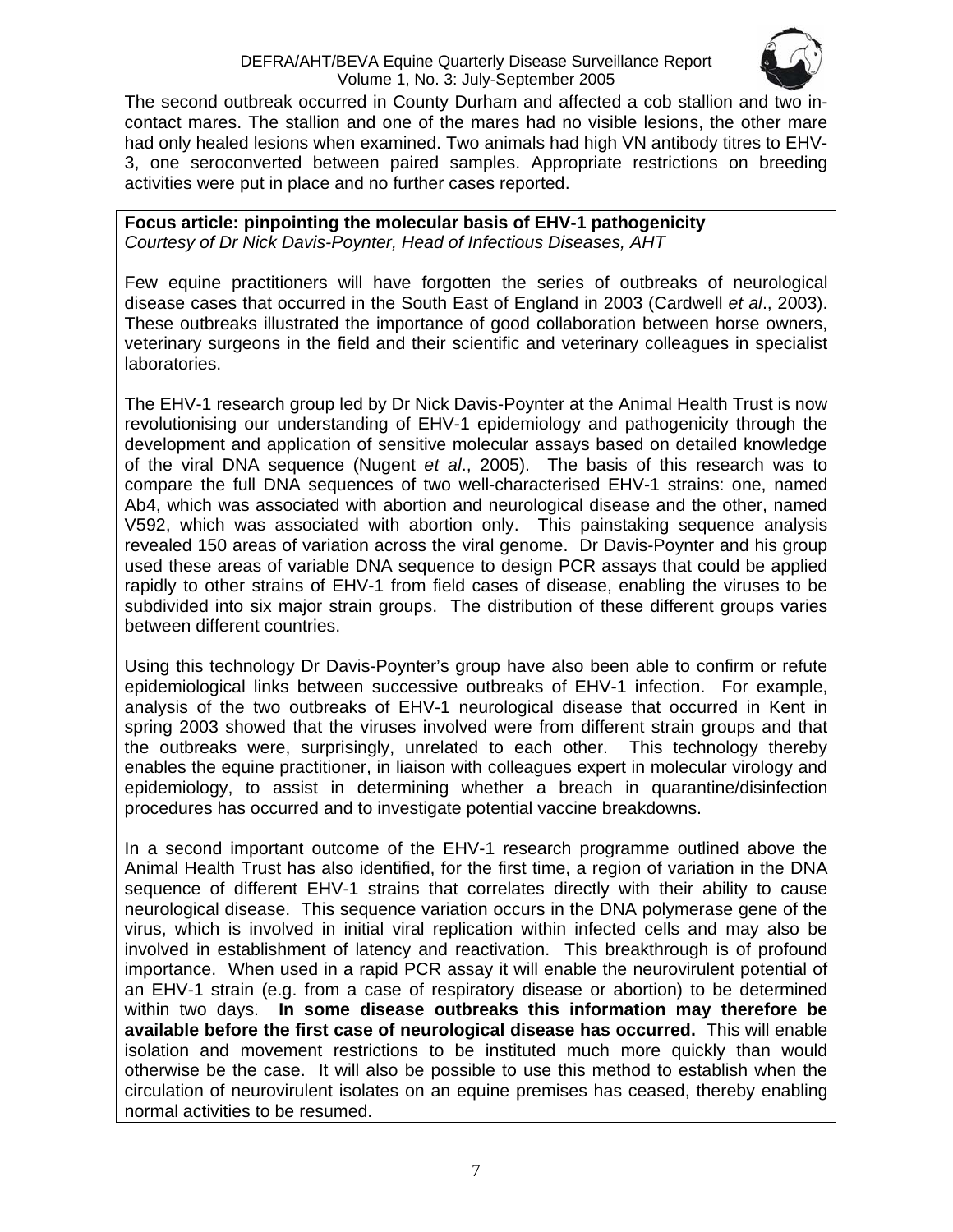

#### <span id="page-7-0"></span>**Equine Rhinovirus**

A six-year-old, heavy hunter gelding kept with seven others on a small holding in Gloucestershire was found to have a very high titre for equine rhinovirus-2, which was considered to be significant in conjunction with the clinical signs of upper respiratory disease exhibited by the horse, which included nasal discharge and cough. There was no other evidence of viral infection although a paired sample was not submitted. Virus isolation on a heparinised blood sample was negative. Four animals were affected in total.

### Equine Influenza

A single outbreak of influenza was confirmed this quarter on a livery yard in Wales. None of the fourteen horses on the premises was vaccinated and eight were clinically affected. Clinical signs were pyrexia, cough, depression and a mucopurulent nasal discharge. Nasopharyngeal swabs were submitted from two affected animals towards the end of the outbreak and one, from an eight-year-old stallion that had been most chronically affected, was positive for influenza by ELISA. The virus was isolated and found to be Newmarket/5/03-like in its reactivity with the panel of ferret antisera. On sequencing of the HA1, it was very similar to the viruses isolated in Wales in 2004. The Wales/04 viruses had a distinct motif in the signal sequence (a repeat of 'IF') - the 2005 isolate also has this motif, suggesting that it was descended from the 2004 viruses. It also has two additional changes (G7D and V237E) neither of which is in an antigenically significant site and do not appear to affect the reactivity of the virus in HI assays with ferret antisera. In conclusion, Newmarket/2003-like viruses continue to circulate.

## **Bacteriology Disease Report for the Third Quarter of 2005**

A summary of the diagnostic bacteriology testing undertaken by different contributing laboratories is presented in Table 2. For contagious equine metritis (CEM) 8 of 28 HBLB approved laboratories contributed data. The reference laboratory at the VLA also provided data and these are shown separately in Table 2. None of the contributing laboratories isolated the organism and no infection was confirmed during the quarter. Among 7 laboratories testing for *S. equi*, the causative agent of strangles, there was a 9% isolation rate from 2088 samples tested. No isolations of methicillin resistant *Staphylococcus aureus* (MRSA) from equine samples have been made by any of the participating laboratories during this quarter.

|                      | Number of<br><b>Samples</b><br>Tested | <b>Number</b><br><b>Positive</b> | $\frac{9}{6}$<br><b>Positive</b> | Number of<br>Contributing<br><b>Laboratories</b> |
|----------------------|---------------------------------------|----------------------------------|----------------------------------|--------------------------------------------------|
| non-VLA CEMO         | 6748                                  | 0                                |                                  | 8                                                |
| <b>VLA CEMO</b>      | 1581                                  | Ω                                | 0                                |                                                  |
| Strangles (S. equi)  | 2088                                  | 183                              | 9                                | 7                                                |
| <b>Salmonellosis</b> | 124                                   | 12                               | 10                               | 5                                                |
| <b>MRSA</b>          | 12                                    | 0                                | 0                                | 2                                                |

#### **Table 2: Diagnostic bacteriology sample throughput and positive results for third quarter 2005**

CEMO = contagious equine metritis organism (*Taylorella equigenitalis*)

MRSA = methicillin resistant *Staphylococcus aureus*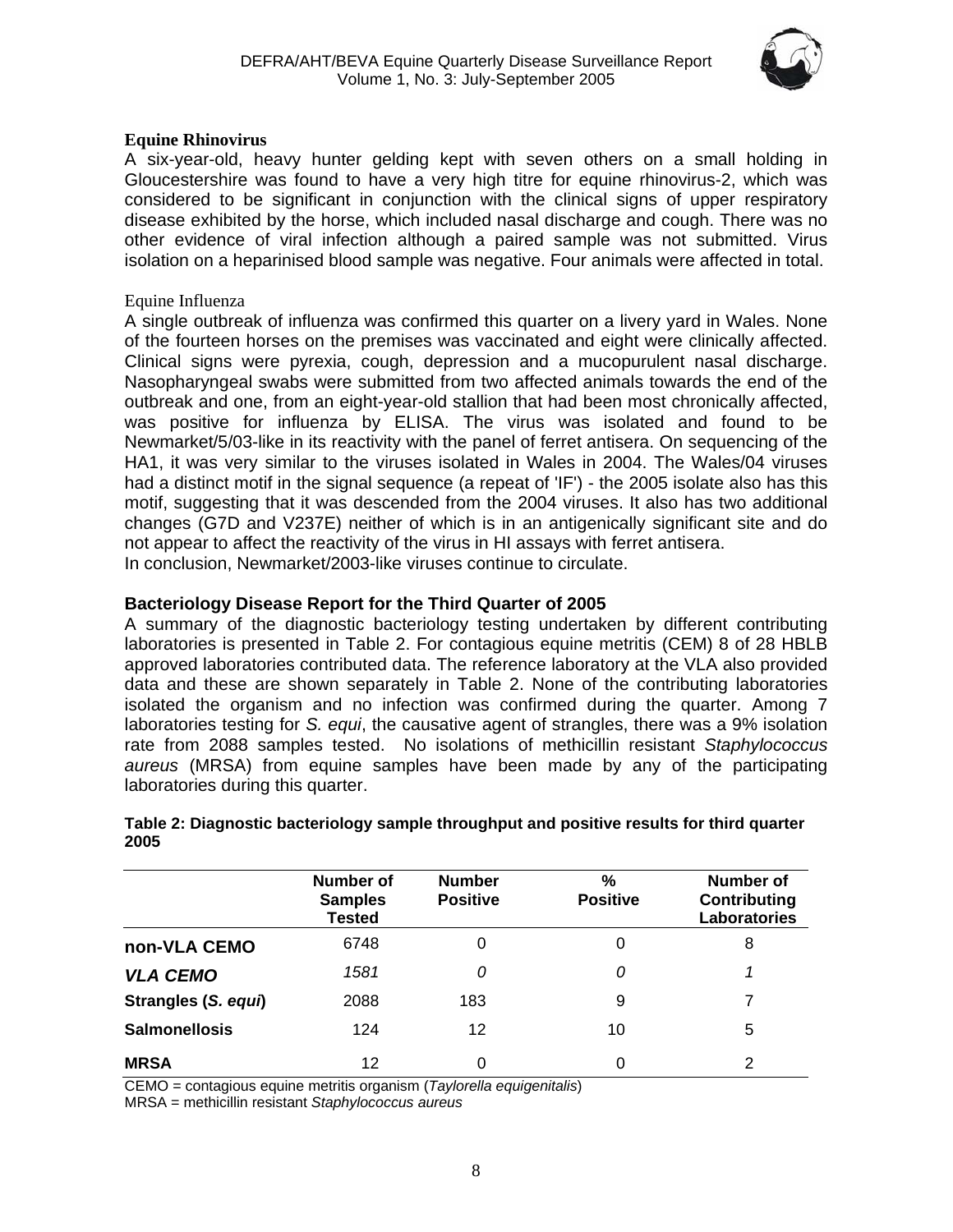

## <span id="page-8-0"></span>**Focus article: Changes to routine CEM swabbing requirements based on quantitative risk assessment**

*Courtesy of Dr. James Wood, Director, Cambridge Infectious Diseases Consortium.* 

Prior to 2003, the HBLB Codes of Practice contained recommendations for the control and prevention of infection with *Taylorella equigenitalis* (contagious equine metritis organism or CEMO) based on swab cultures. Among the recommendations were that swabs collected from the clitoris, including fossa and sinuses and endometrial swabs, collected via the cervix, collected during oestrus both prior to covering or prior to repeat coverings should be cultured both aerobically and microaerophilically for the presence of CEMO and other venereal pathogens. Aerobic culture is undertaken to detect *Pseudomonas aeruginosa* and certain capsule types of *Klebsiella pneumoniae*. *T. equigenitalis* can usually only be cultured in microaerophilic conditions.

It had been suggested by some veterinary surgeons that the costs of complying with the recommendation for prolonged microaerophilic culture of swabs in mares considered at low risk for CEMO were effectively reducing compliance with the Codes as a whole and that benefits in disease surveillance were consequently being lost. Therefore, a quantitative risk assessment was undertaken to estimate the likely impact of removing recommendations from the Code to microaerophilically culture endometrial or cervical swabs for presence of CEMO (Wood *et al* 2005).

Importantly, neither the situation for 'high-risk' mares, nor recommendations that related to investigation of irregular or early return to oestrus of mares following covering were considered in the risk assessment. By definition, removal of any particular sample from the recommendations could only increase the risk of infections being missed if the same number of animals was sampled in the same manner. However, if compliance increased and more animals were screened, or revised recommendations were more closely followed as a result, then the overall effects at the population level might result in an increased detection of infected animals and hence a reduced risk of transmission.

The scientific literature was reviewed for evidence on the anatomical distribution of CEMO at different times after infection. In chronically infected mares, CEMO was detectable in clitoral swabs of nearly 93% of mares, but in the cervical swabs of only 31%. In contrast, in acutely infected mares, the organism was detectable in the clitoral swabs of nearly 69%, but in cervical swabs of 84% of animals. The results of the subsequent quantitative risk assessment were sensitive to the prevalence of the infection in the population. However, where prevalence was low (i.e.  $\leq$  infected mares entering the breeding programme per year), there appeared to be few benefits of continuing to culture cervical swabs routinely. Such swabs remain vital when the disease is suspected or when there is a higher overall prevalence of the infection (i.e. ≥10 infected mares entering the breeding programme per year).

As a result of this work, the 2003 Code was altered to drop the recommendation to routinely culture endometrial swabs from 'low risk' mares for the presence of CEMO. However, it remains to be seen whether this change in the recommendations will result in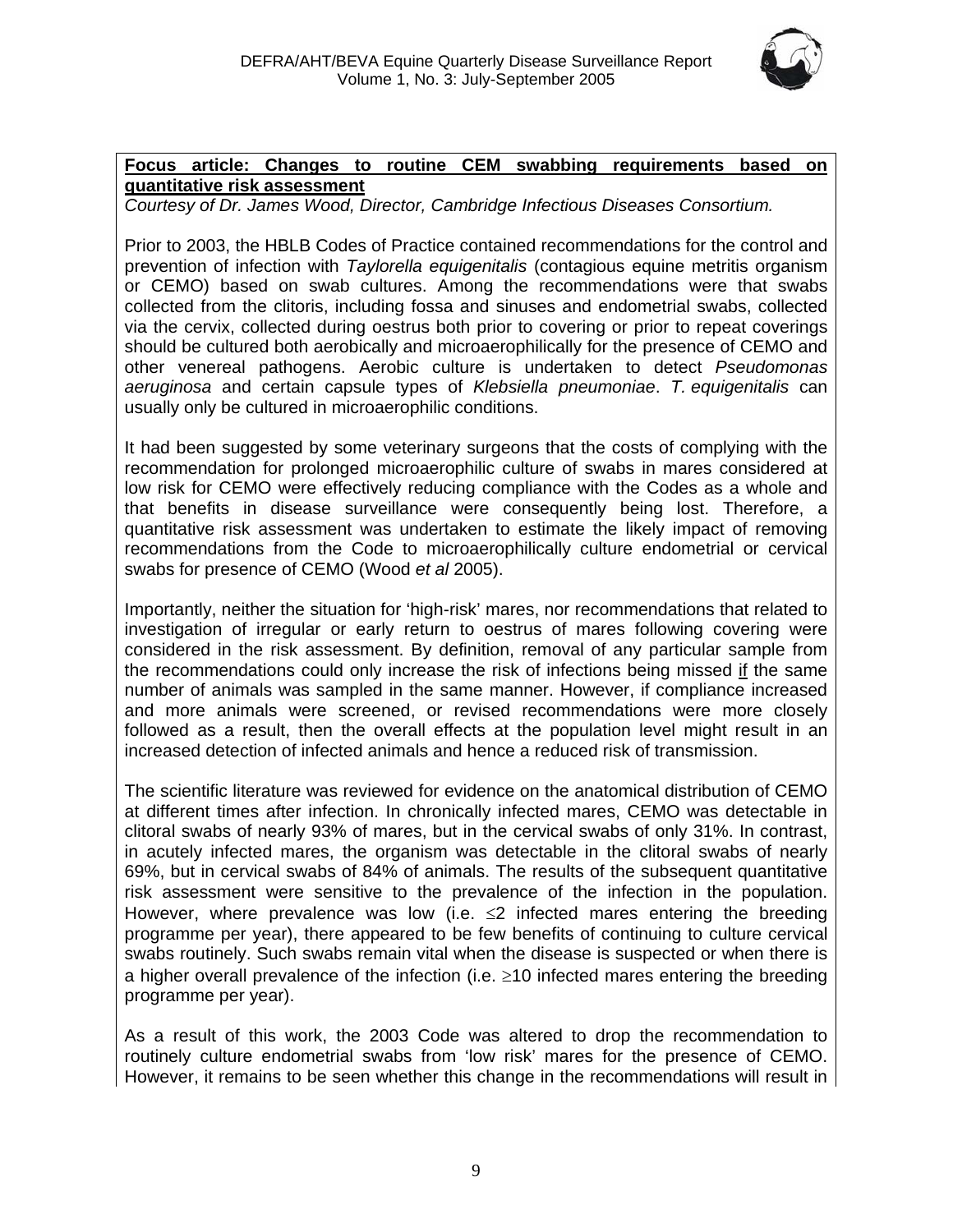

<span id="page-9-0"></span>a significantly increased compliance with the Codes overall, as was predicted by some practising stud veterinary surgeons.

## **Toxic and Parasitic Disease Report for the Third Quarter of 2005**

A summary of the diagnostic toxicosis and parasitology testing undertaken by a small number of the contributing laboratories is presented in Tables 3 and 4, respectively.

The data presented for diagnostic toxicosis testing are based on information from a combination of *post mortem* examinations and allied laboratory tests, including histopathology.

|                       | <b>Number of</b><br><b>Samples</b><br><b>Tested</b> | <b>Number</b><br><b>Positive</b> | %<br><b>Positive</b> | Number of<br>Contributing<br>Laboratories |
|-----------------------|-----------------------------------------------------|----------------------------------|----------------------|-------------------------------------------|
| <b>Grass Sickness</b> |                                                     | 4                                | 57                   |                                           |
| Tetanus               | 0                                                   | 0                                | 0                    | 0                                         |
| <b>Botulism</b>       | 0                                                   | 0                                | 0                    | 0                                         |
| Ragwort               | 5                                                   | 4                                | 80                   | 2                                         |
| Hepatic toxicoses     | 44                                                  | 4                                | 9                    |                                           |

## **Table 3: Diagnostic toxicosis sample throughput and positive results for third quarter 2005**

**Table 4: Diagnostic parasitology sample throughput and positive results for third quarter 2005** 

|                      | Number of<br><b>Samples</b><br><b>Tested</b> | <b>Number</b><br><b>Positive</b> | %<br><b>Positive</b> | <b>Number of</b><br><b>Contributing</b><br><b>Laboratories</b> |
|----------------------|----------------------------------------------|----------------------------------|----------------------|----------------------------------------------------------------|
| <b>Endoparasites</b> |                                              |                                  |                      |                                                                |
| Strongyles           | 30                                           | 6                                | 20                   | $\overline{2}$                                                 |
| Tapeworms            | 264                                          | 16                               | 6                    | $\overline{2}$                                                 |
| Cyathostomes         | 759                                          | 158                              | 21                   | 3                                                              |
| Dictyocaulus         | 1                                            | $\Omega$                         | 0                    | 1                                                              |
| Ascarids             | 158                                          | 19                               | 12                   | 2                                                              |
| Trichostrongyles     | 0                                            | $\Omega$                         | 0                    |                                                                |
| <b>Ectoparasites</b> |                                              |                                  |                      |                                                                |
| Lice                 | 188                                          | $\Omega$                         | 0                    | 3                                                              |
| Ringworm             | 187                                          | 55                               | 29                   | $\overline{4}$                                                 |
| <b>Mites</b>         | 195                                          | 5                                | 3                    | 4                                                              |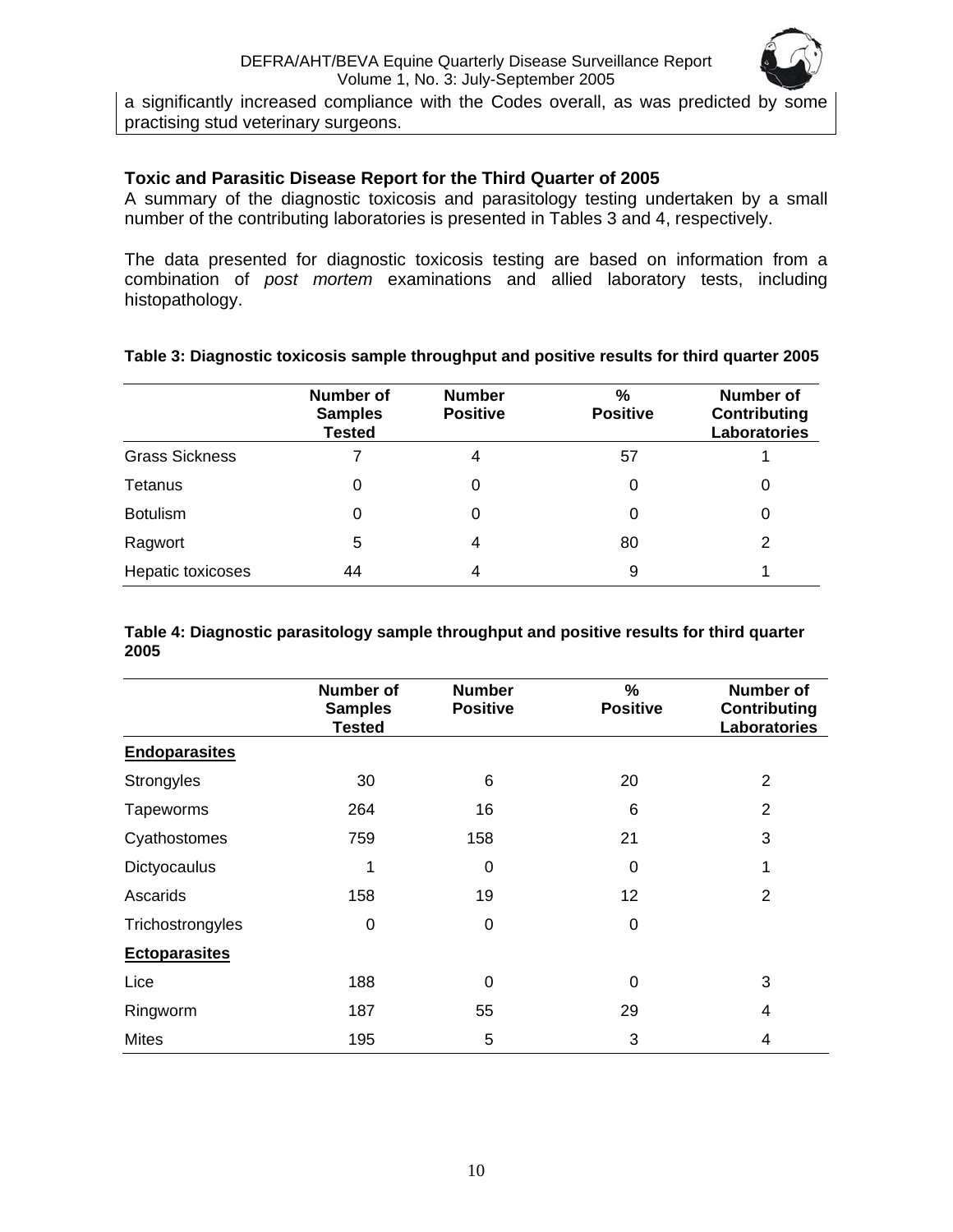

<span id="page-10-0"></span>The data in Table 4 illustrate the continuing importance of small strongyle (cyathostome) infestations in horses and ponies. We hope to include a focus article on anthelmintic resistance for different endoparasitic diseases in a future issue.

## **Equine** *Post Mortem* **Examinations (PME)**

Regional reports on gross *post mortem* examinations were received from 3 laboratories.

## **East Anglia**

A total of 18 *post mortem* examinations by the two reporting laboratories (AHT and Beaufort Cottage Laboratories) were performed during the quarter. These comprised 10 abortion investigations, and eight post mortem examinations of foals and adult horses or ponies. The investigations excluding the abortion investigations are summarised below.

#### **Neurological disease**

- 11 year-old warmblood gelding which developed narcolepsy and ataxia after general anaesthesia for exploratory laparotomy (surgical diagnosis: sand colic). Detailed PME did not reveal a morphological lesion to account for the clinical neurological signs, which were presumed to represent an acquired functional deficit.
- 6 month-old Thoroughbred foal euthanased electively due to equine wobbler syndrome (14 day history of deteriorating hindlimb ataxia). PME revealed stenosis of spinal canal at the level of the C3-4 articulation.
- 8 year-old New Forest cross pony with acute onset and rapidly progressive central blindness and depression. PME revealed multifocal marked eosinophilic granulomatous meningoencephalitis. The cause is unidentified but an aberrant host hypersensitivity response or other immune-mediated response to unidentified antigen is suspected.

### **Respiratory disease**

3 month-old mixed breed foal which died after presenting with clinical signs of severe respiratory disease. PME revealed guttural pouch empyaema and retropharyngeal lymph node abscessation caused by *S. equi* infection (equine strangles). Complicating bronchopneumonia caused by *S. zooepidemicus* infection.

#### **Traumatic disease**

- 20 year-old mixed breed gelding presented with progressive weakness and weight loss and euthanased due to acute onset lameness following a kick. PME revealed pituitary adenoma and comminuted pelvic fracture (presumed traumatic).
- 3 year-old Thoroughbred colt euthanased with suspect pelvic fracture. PME confirmed pelvic fracture (bilateral, involving iliac wings), with concurrent sacro-iliac subluxation and intraabdominal haemorrhage.

#### **Alimentary tract disease**

- 15 month-old Welsh mountain pony with acute onset colic. PME revealed acute equine grass sickness.
- 20 year-old mixed breed gelding presented with progressive weakness and weight loss. PME revealed overgrown teeth and general poor bodily condition.

## **South West**

Twelve full PME were performed at Bristol University Veterinary School during the third quarter of 2005.

- Two cases of peritonitis of which one was chronic and idiopathic and the other was granulomatous and of probable mycobacterial origin (although not confirmed by culture).
- Two cases of gastric rupture.
- Two cases of intestinal disease, comprising typhlocolitis of unknown cause and ileal hypertrophy with perforation.
- Two cases of traumatic disease comprising one joint and tendon sheath injury and one dislocated third metatarsal with rupture of the collateral ligament.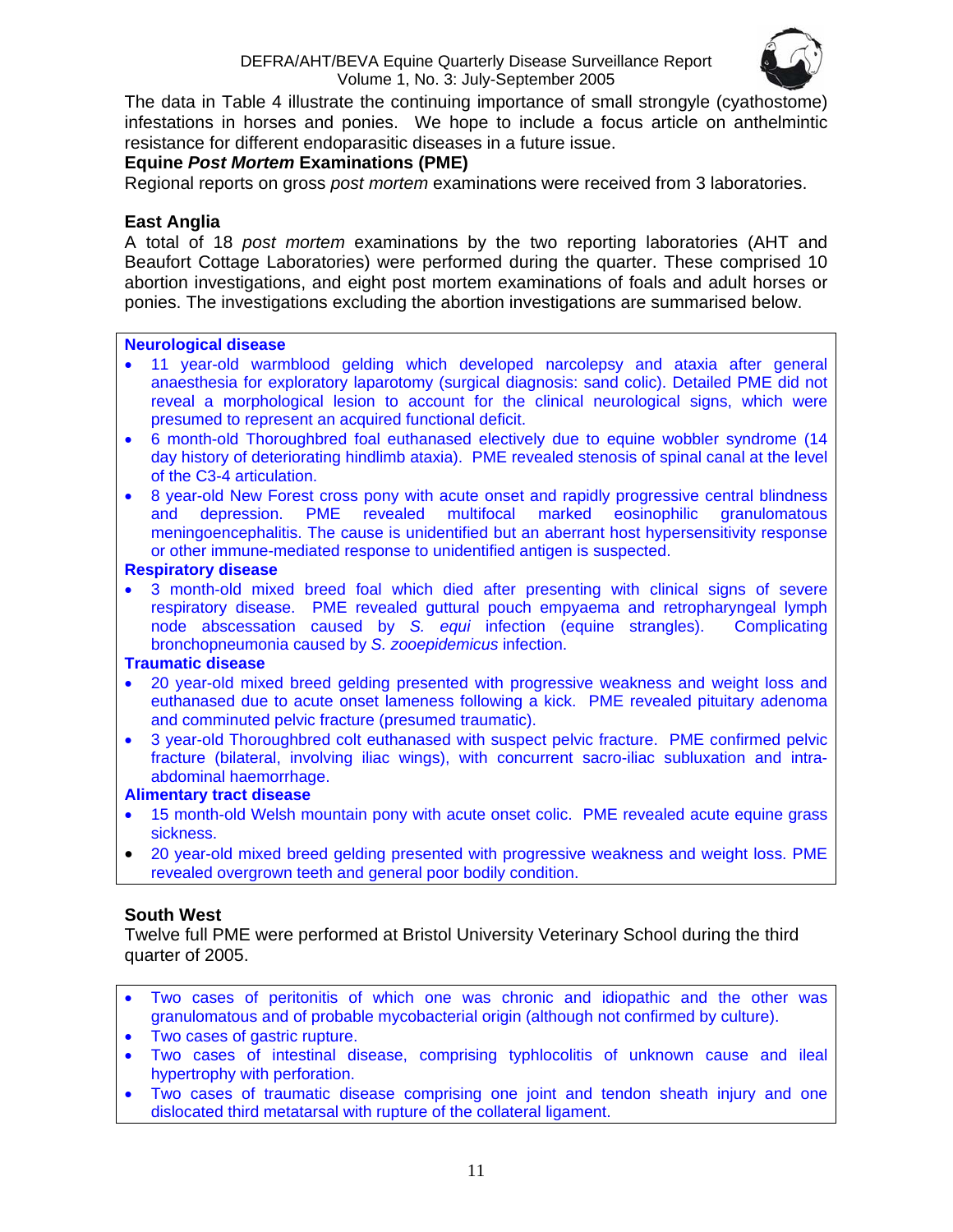

- <span id="page-11-0"></span>• One case each of bronchopneumonia (with lymphoplasmacytic pericarditis) disease and renal tumour (suspected nephroblastoma)
- Two cases where no significant findings were made.

**Syndromic disease report: Liverpool University Large Animal Hospital Colic Data**  *Courtesy of Prof. Chris Proudman, Faculty of Veterinary Science, University of Liverpool* 

These data represent a summary of the outcome of colic cases admitted to the Liverpool University Large Animal Hospital between October 2004 and September 2005.

**2<sup>nd</sup> Quarter 2005**<br>3<sup>rd</sup> Quarter 2005 **<sup>3</sup>rd Quarter 2005**

**KEY** : **4th Quarter 2004 Medical Colic (M) 1st Quarter 2005 Surgical Colic (S)** 

#### **Total Number of Cases Admitted to Hospital**

This figure represents cases managed surgically and medically and reflects the broad seasonal variations in admission rates. The high number of admissions in the second quarter of 2005 in part represents the seasonal pattern of grass sickness admissions. At Liverpool most of these cases are classified as 'surgical' as they undergo exploratory laparotomy and ileal biopsy.



#### **Post-operative Survival**

This figure represents the percentage of horses undergoing colic surgery that walk out of the anaesthesia recovery box.



#### **Short-term Survival of Surgical Cases (discharged from hospital)**

This figure describes the percentage of surgical colic cases that survive to discharge from the hospital. Losses prior to this stage include intra-operative death or euthanasia and post-operative death/euthanasia due to complications (e.g. ileus, endotoxaemia, peritonitis). The low figure reported for the second quarter of 2005 is again due in part to equine grass sickness. Many of these cases would have undergone euthanasia on receipt of a positive biopsy result.

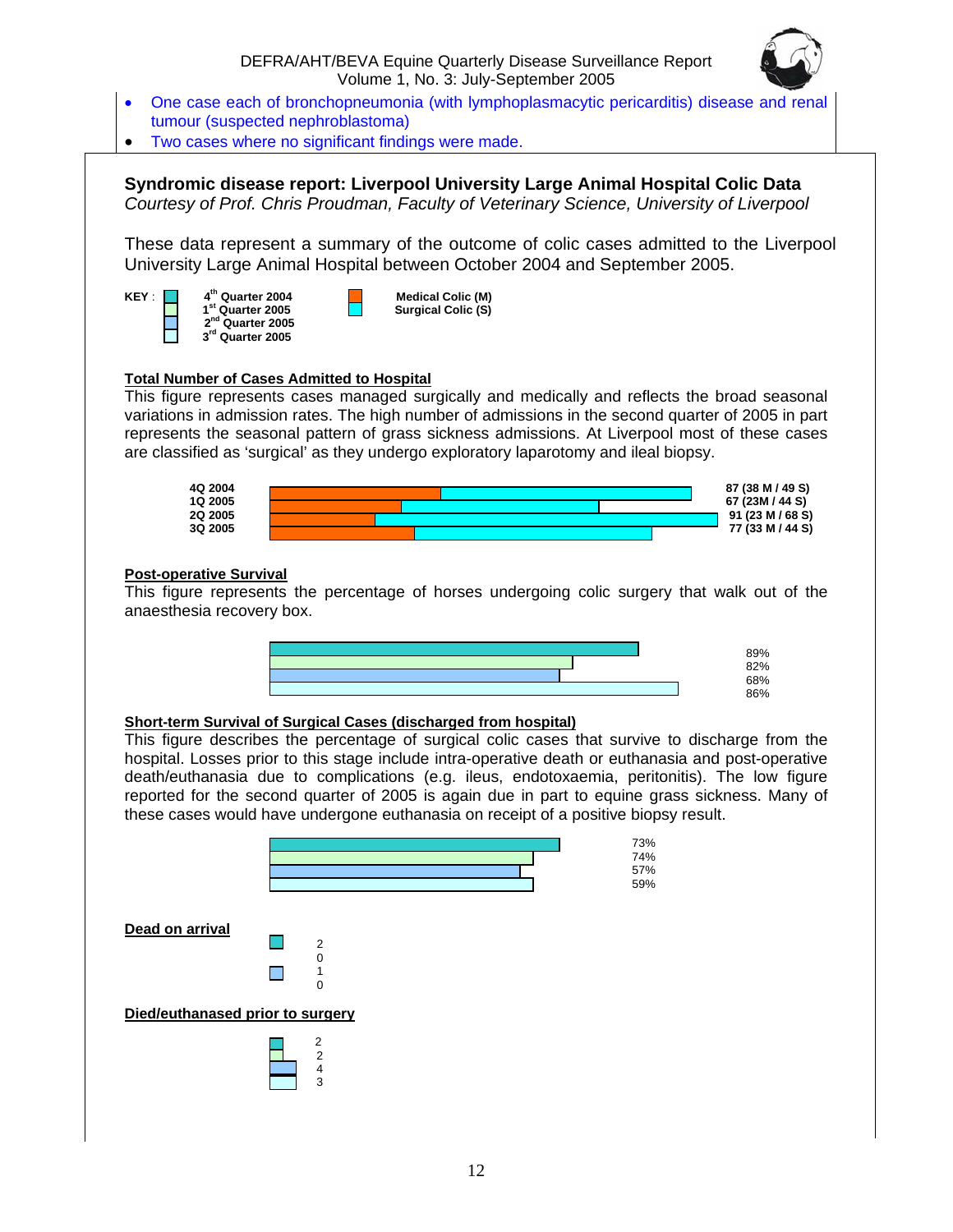

#### **Euthanased on table**

<span id="page-12-0"></span>

#### **References**

- Cardwell, J.M., Smith, K.C., Newton, J.R., Blunden, A.S., Bestbier, M.E. and Whitwell, K.E. (2003). EHV paralytic disease in the south of England. *Veterinary Record* **152** 441-442.
- Nugent, J., Birch-Machin, I., Smith, K.C., Mumford, J.A., Swann, Z., Newton, J.R., Allen, G.P. and Davis-Poynter, N.J. (2005). Analysis of equine herpesvirus type 1 strain variation reveals a point mutation of the DNA polymerase strongly associated with neuropathogenic versus non-neuropathogenic disease outbreaks. *Journal of Virology.* In Press.
- Wood, J.L.N, Kelly, L., Cardwell, J.M. & Park, A.W. (2005) Quantitative assessment of the risks of reducing the routine swabbing requirements for the detection of *Taylorella equigenitalis*. *Veterinary Record* **157**, 41-46.